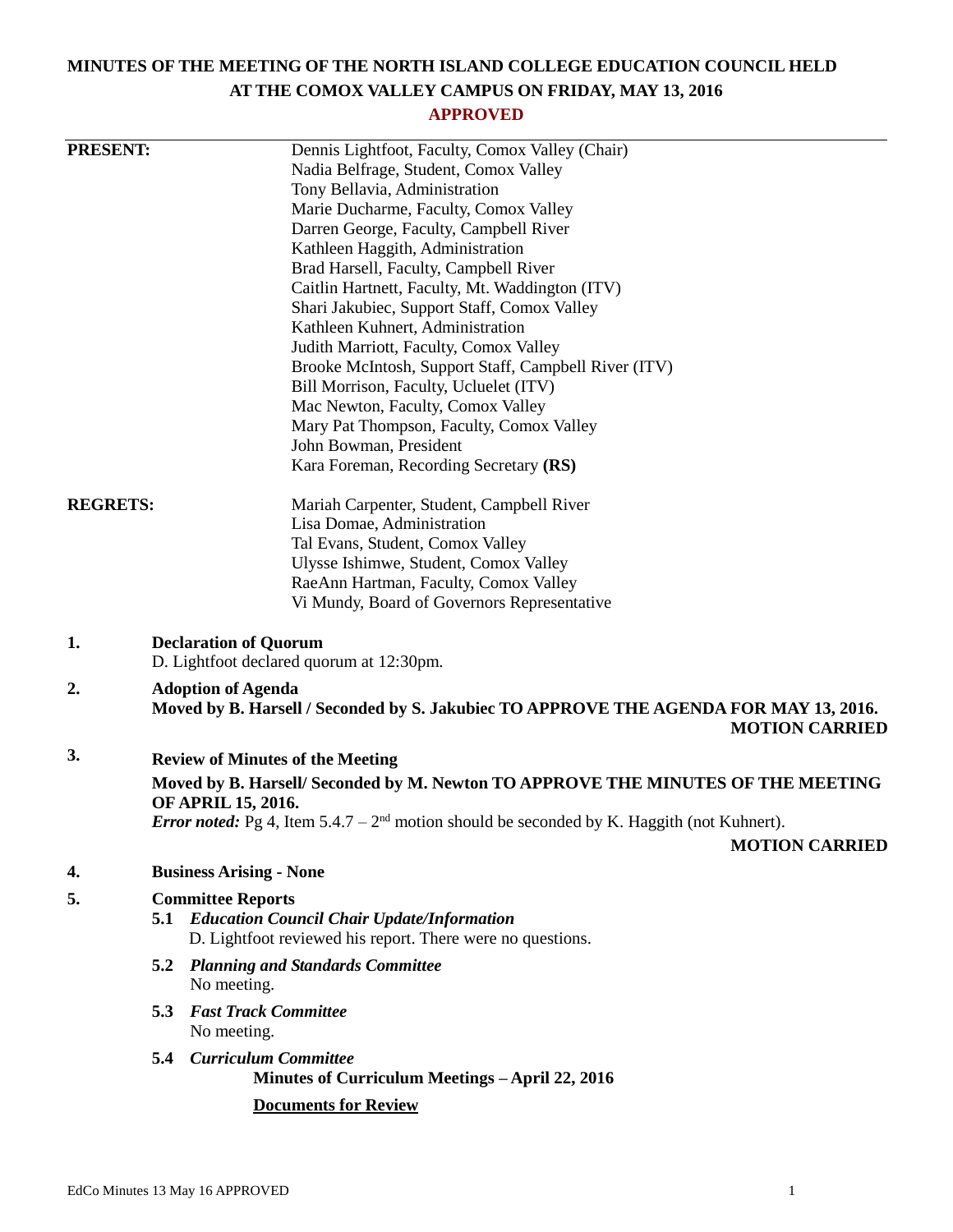## 5.4.1 **5.4.1 – 5.4.5 were taken as a bundle.**

**Moved by B. Harsell / Seconded by D. George TO APPROVE ITEMS 5.4.1 – 5.45.**

# **Program Revision – Academic English Language Program EFFECTIVE/START DATE: FA 2016**

*Rationale:*

D. Lightfoot stated that the department wants to divide 2 of their preintermediate courses into 3, and change the numbering of these courses so they align with their other higher level ESL courses. *Discussion*: None.

- 5.4.2 **New Course – ESL 011 Pre-intermediate Reading & Writing** As above.
- 5.4.3 **New Course – ESL 017 Pre-intermediate Grammar** As above.
- 5.4.4 **Course Revision – ESL 008 Pre-intermediate Listening & Speaking** As above.
- 5.4.5 **Course Deactivation – ESL 003 Pre-intermediate Reading & Writing** As above.

## **MOTION CARRIED.**

5.4.6 **Course Revision – THM 238 Service Management and Operations Moved by D. George / Seconded by B. Harsell TO APPROVE THE COURSE REVISION.**

## **EFFECTIVE/START DATE: FA 2016**

*Rationale from form:*

*THM 238 Service Management and Operations is to be reactivated as an elective and will be offered when and as demand and resources dictate. The prerequisite was amended to allow for direct admittance for students registered in the Global Tourism programs. Discussion*:

 Clarification about course being an elective but also required in other programs.

This course is being reactivated as an elective but may be used in other programs as needed.

## **MOTION CARRIED.**

## 5.4.7 **Items 5.4.7 – 5.4.13 were taken as a bundle.**

**Moved by K. Kuhnert / Seconded by M. Newton TO APPROVE THE COURSE REVISIONS IN ITEMS 5.4.7 – 5.4.13. Course Revision – AED 041 Computer Foundations EFFECTIVE/START DATE: FA 2016**

## *Rationale from form:*

*[This information] was not included when credit/hours were added to ASD courses.*

- *Discussion*:
- Clarification on the range of hours. ASD classes have a range of hours to accommodate the varied student abilities. It was suggested that the total hours be .5 rather than .25 but the revisions were accepted as is.
- 5.4.8 **Course Revision – AED 042 Budgeting and Managing Your Money** As above.
- 5.4.9 **Course Revision – AED 043 Customer Service**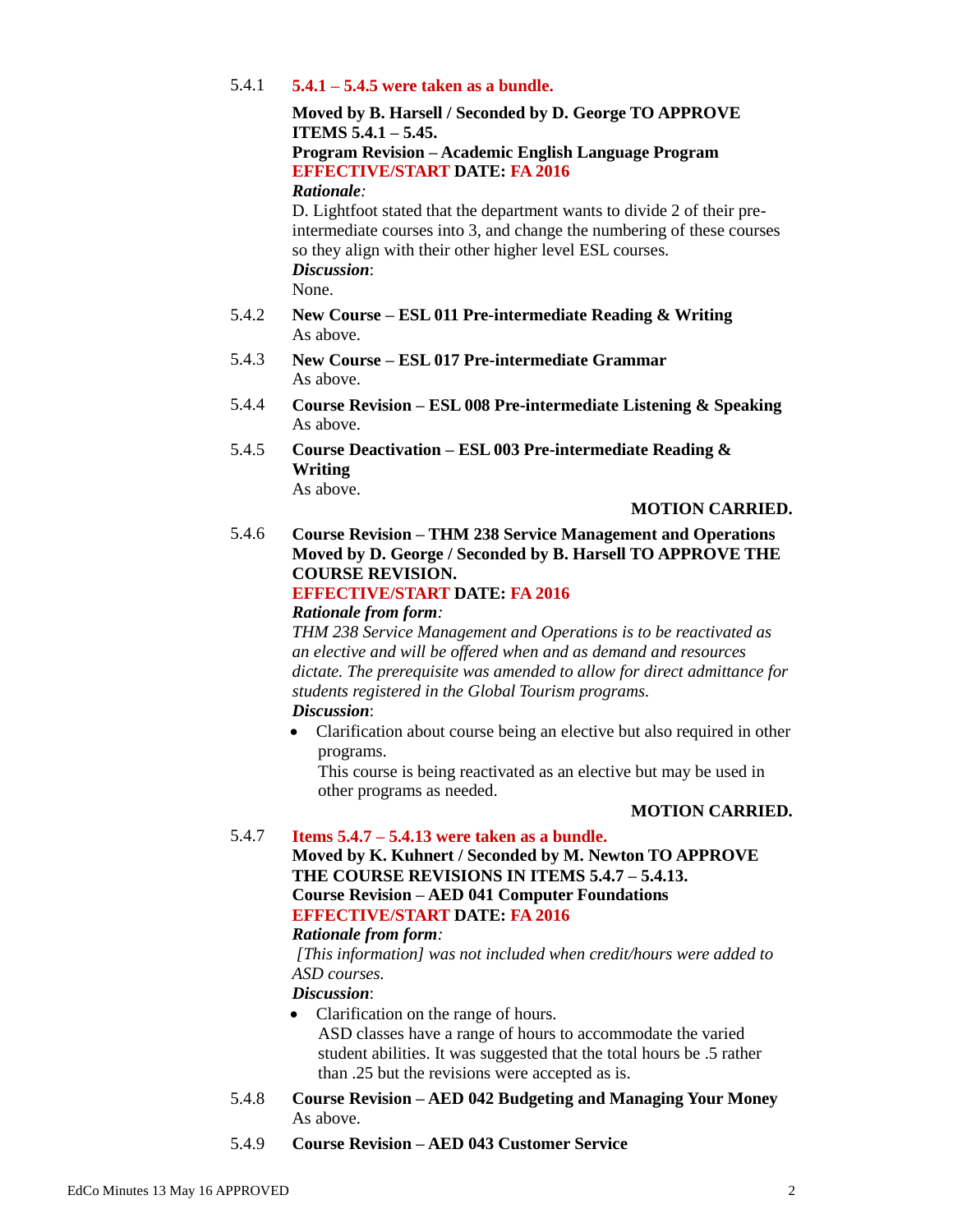- 5.4.10 **Course Revision – AED 044 Workplace Organizational Skills**
- 5.4.11 **Course Revision – AED 045 Basics of Emergency First Aid**
- 5.4.12 **Course Revision – AED 046 Introduction to Inspiration Computers**
- 5.4.13 **Course Revision – AED 047 Emergent Literacy**

**MOTION CARRIED.**

#### 5.4.14 **Items 5.4.14 – 5.4.20 were taken as a bundle.**

**Moved by M. Newton / Seconded by M. Ducharme TO APPROVE ITEMS 5.4.14 – 5.4.20.**

**New/Program Revision – Employment Transition/Construction Access**

## **EFFECTIVE/START DATE: FA 2016**

## *Rationale from form:*

*This program is a sector specific skills training program that combines essential employment transition skills and specific skills training for the construction industry. The program is designed to meet the needs of a cohort of students with barriers to learning who require a supportive learning environment that meets their individual needs. The program prepares students for entry level positions in the construction industry. Discussion*:

- Clarification of the time limit for completion of the program. The department prefers to offer a range and be flexible in order to support the students.
- Clarification of Student Evaluation; "demonstration of working with others"

This is a specific skillset necessary for these students. The program is designed to help them go from theory-based learning to practical application with the goal of preparing them for the workplace. Working with others is built into their projects.

- Clarification of two different Instructor Qualifications There are usually two instructors in the classroom. One has the Masters of Education, the other is instructor of the construction aspect of the course.
- These courses will be used in the program and may also be used as a stand-alone course.

#### 5.4.15 **Course Revision – TRD 120 Introduction to Construction I EFFECTIVE/START DATE: FA 2016** *Rationale:*

*Course will be used in Employment Transition/Access Construction under ASD program. Needs 000 level.*

- 5.4.16 **Course Revision – TRD 122 Construction Workplace Safety** As above.
- 5.4.17 **Course Revision – TRD 124 Introduction to Construction II** As above.
- 5.4.18 **Course Revision – TRD 126 Concrete Placement** As above.
- 5.4.19 **Course Revision – AED 019 Advanced Work Experience II EFFECTIVE/START DATE: FA 2016** *Rationale from form: This accommodates the needs of students with a range of abilities and work experience needs.*
- 5.4.20 **Course Revision – AED 051 Work Experience Extension EFFECTIVE/START DATE: FA 2016** *Rationale:*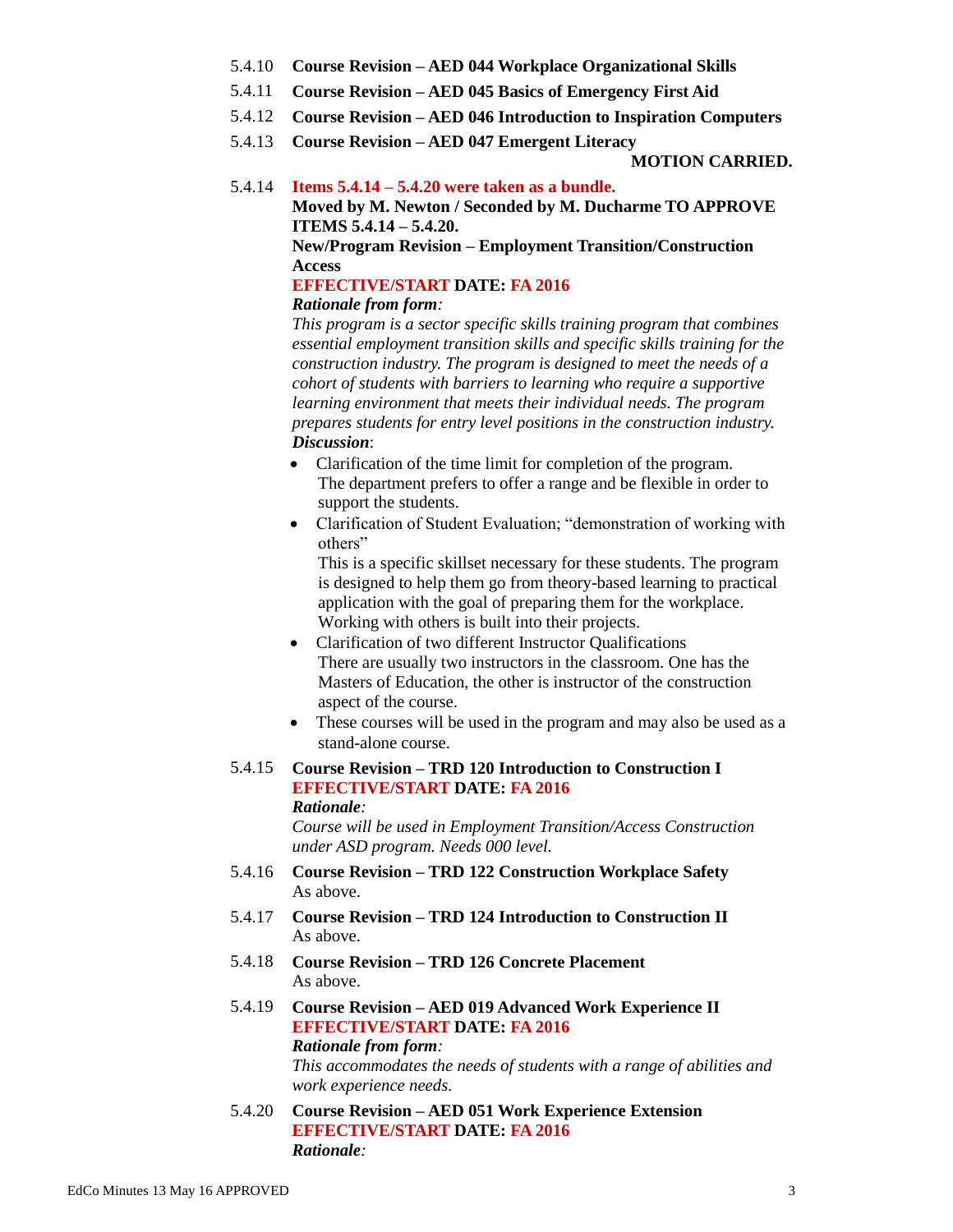*Change the course hours and credits on AED 051 so that it can span two semesters and accommodate students in the program who may take only one shorter work experience or those who require a longer or more work experiences.*

## **MOTION CARRIED.**

## 5.4.21 **New Course – AED 015 Introduction to Sign Language Moved by D. George / Seconded by S. Jakubiec TO APPROVE THE NEW COURSE. EFFECTIVE/START DATE: FA 2016**

#### *Rationale from form:*

*Provide students with the opportunity to learn an additional language, thereby enhancing employment opportunities. Sign language is a recognized alternative language for personal communication used by non-verbal students and their peers, therefore learning sign language by both verbal and non-verbal students increases communication skills and opportunities with peers, support persons, co-workers and instructors. Discussion*:

Revisions noted below.

#### **MOTION CARRIED.**

## **Action Items – Changes Required**

- #16 Add "and meeting with instructor"
- #23 Remove  $1<sup>st</sup>$  sentence related to #16
- #29 Remove X; add PLA plan is under development

## 5.4.22 **New Course – AED 054 Literacy for Life 2 Moved by M. Newton / Seconded by K. Kuhnert TO APPROVE THE NEW COURSE. EFFECTIVE/START DATE: FA 2016**

## *Rationale from form:*

*Basic literacy skills are required to succeed in many jobs and to participate more independently in life. Presently NIC offers two basic literacy courses for ASD students. Students require more courses than what we presently offere to practice and/or refine their literacy skills. This course is being developed with one other so that students may take up to four basic literacy courses, allowing for time and multiple years of study to develop their skills.*

*Discussion*:

- Clarification re effective date of FA 2016 and calendar deadline. These courses do not go into the calendar.
- Clarification re "learner-centered" terminology Course work is individualized and students help to choose books in the book club.

Revisions noted below.

## **MOTION CARRIED.**

## **Action Items – Changes Required**

- #16 Add "and meeting with instructor"
- #23 Remove  $1<sup>st</sup>$  sentence related to #16
- #29 Remove X and Rationale; add PLA plan is under development
- 5.4.23 **New Course – AED 055 Literacy for Life 3 Moved by B. Harsell / Seconded by K. Kuhnert TO APPROVE THE NEW COURSE. EFFECTIVE/START DATE: FA 2016** *Rationale from form: Same as above. Discussion*: Revisions noted below.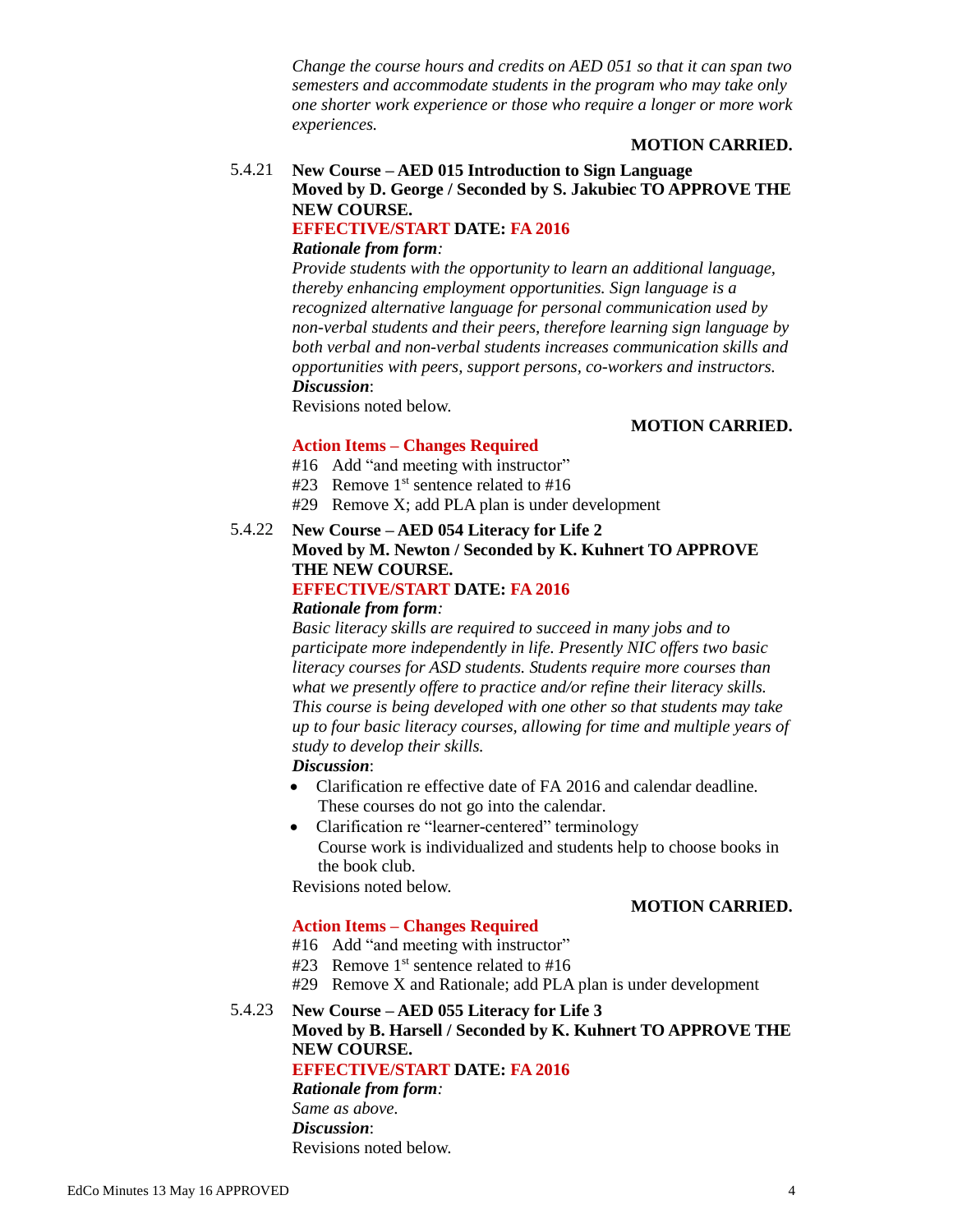#### **Action Items – Changes Required**

- #16 Add "and meeting with instructor"
- #23 Remove  $1<sup>st</sup>$  sentence related to #16
- #29 Remove X and Rationale; add PLA plan is under development

### 5.4.24 **New Course – AED 056 Workplace Safety Literacy Moved by B. Harsell / Seconded by M. Ducharme TO APPROVE THE NEW COURSE. EFFECTIVE/START DATE: FA 2016**

#### *Rationale from form:*

*Basic workplace safety literacy skills are required to succeed in many jobs and to participate more independently in life. Students need a practice time to work with workplace safety language before entering a workplace.*

#### *Discussion*:

Revisions noted below.

#### **MOTION CARRIED.**

# **Action Items – Changes Required**

- #16 Add "and meeting with instructor"
- #23 Remove  $1<sup>st</sup>$  sentence related to #16
- #29 Remove X and Rationale; add PLA plan is under development

#### 5.4.25 **New Course – AED 059 Math and Money Basics Moved by D. George / Seconded by M. Ducharme TO APPROVE THE NEW COURSE. EFFECTIVE/START DATE: FA 2016**

# *Rationale from form:*

*Numeracy is a skill that requires many years to develop. Students in our ASD courses require more course options to allow for development and progression of skills. There is a gap in offering of a one semester* 

*introduction to math and money skills.*

## *Discussion*:

**It was agreed** that all courses without specific prerequisites should have "Interview with instructor" as prerequisite. These revisions will be made prior to submission to SRO.

Revisions noted below.

#### **MOTION CARRIED.**

#### **Action Items – Changes Required**

- #16 Add "and meeting with instructor"
- #23 Remove  $1<sup>st</sup>$  sentence related to #16
- #29 Remove X and Rationale; add PLA plan is under development

#### 5.4.26 **New Course – AED 063 Advanced Literacy 2**

## **Moved by M. Newton / Seconded by D. George TO APPROVE THE NEW COURSE.**

#### **EFFECTIVE/START DATE: FA 2016**

#### *Rationale from form:*

*Basic literacy skills are required to succeed in many jobs and to participate more independently in life. Presently NIC offers one advanced literacy courses for ASD students. Students require more courses than what we currently offer to practice and/or refine their literacy skills. This course is being developed with one other so that students may take more than one year of literacy study, allowing for time and multiple years of learning to develop their skills. Discussion*:

 Clarification of prerequisite and PLA notation about an interview with the instructor.

PLA should be available for students.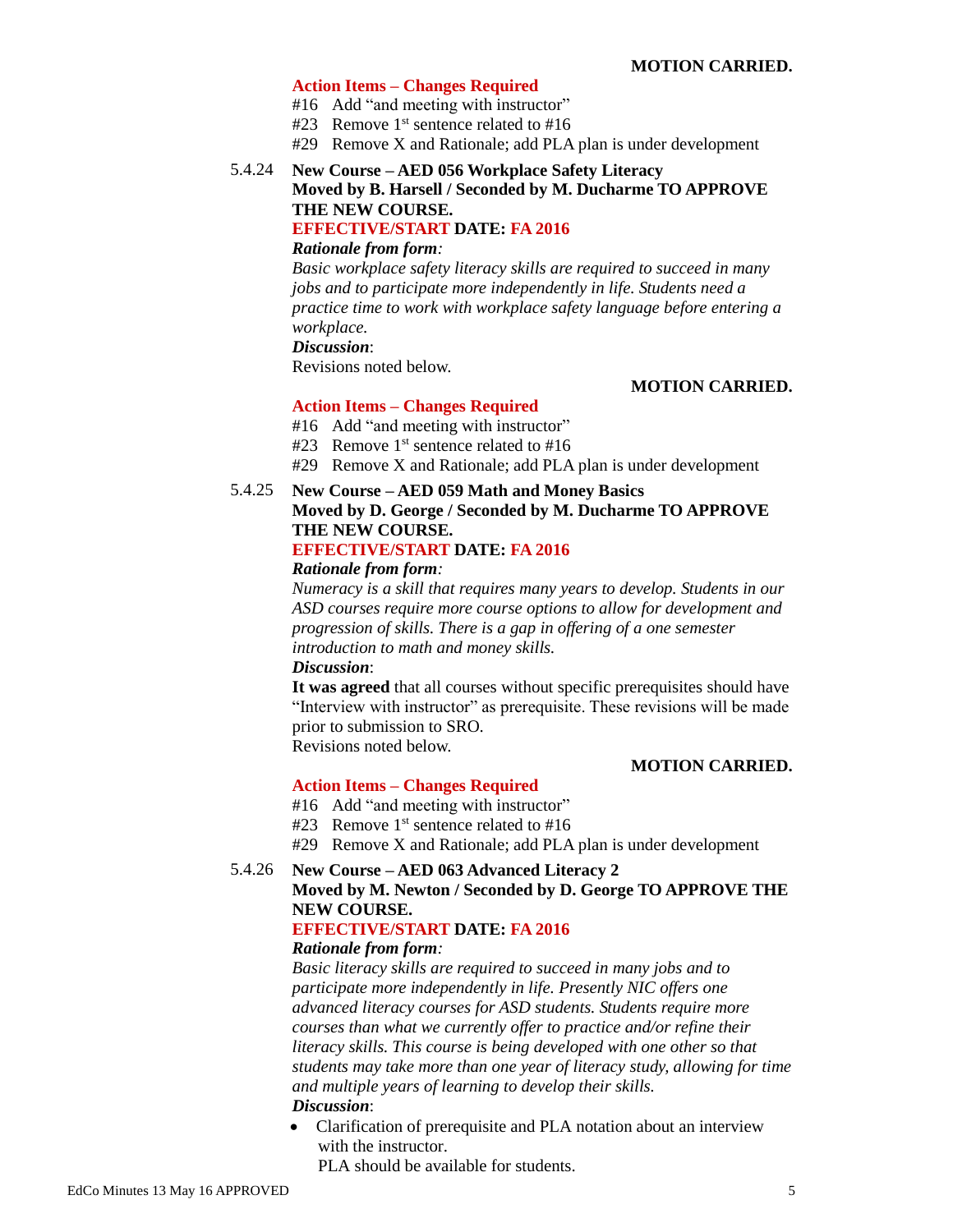Revisions noted below.

## **Action Items – Changes Required**

- #16 Add "and meeting with instructor"
- #23 Remove  $1<sup>st</sup>$  sentence related to #16
- #29 Remove X and Rationale; add PLA plan is under development

# 5.4.27 **New Course – AED 064 Advanced Literacy 3**

**Moved by D. George / Seconded by S. Jakubiec TO APPROVE THE NEW COURSE.**

# **EFFECTIVE/START DATE: FA 2016**

## *Rationale from form:*

*Basic literacy skills are required to succeed in many jobs and to participate more independently in life. Presently NIC offers one advanced literacy courses for ASD students. Students require more courses than what we currently offer to practice and/or refine their literacy skills. This course is being developed with one other so that students may take more than one year of literacy study, allowing for time and multiple years of learning to develop their skills. Discussion*:

Clarification of revisions to #29 PLA.

## **MOTION CARRIED. Moved by B. Harsell / Seconded by D. George TO AMEND AED 054, 055, 056, 059, 063, 064, BY REMOVING X AND LANGUAGE IN #29 AND ADDING X AND PLA IS UNDER DEVELOPMENT. MOTION CARRIED.**

# **Action Items – Changes Required**

- #16 Add "and meeting with instructor"
- #23 Remove  $1<sup>st</sup>$  sentence related to #16
- #29 Remove X and Rationale; add PLA plan is under development

#### 5.4.28 **New Course – AED 065 Literacy Book Club 2 Moved by K. Kuhnert / Seconded by S. Jakubiec TO APPROVE THE NEW COURSE. EFFECTIVE/START DATE: FA 2016**

## *Rationale from form:*

*Basic literacy skills are required to succeed in many jobs and to participate more independently in life. Presently NIC offers one advanced literacy courses for ASD students. Students require more courses than what we currently offer to practice and/or refine their literacy skills. This course is being developed with one other so that students may take more than one year of literacy study, allowing for time and multiple years of learning to develop their skills. Discussion*:

 Clarification of prequesites and additional information. All these courses should have "...and meeting with instructor" in addition to any other prerequisites.

#### **MOTION CARRIED.**

## **Action Items – Changes Required**

- #16 Add "and meeting with instructor"
- #23 Remove  $1<sup>st</sup>$  sentence related to #16
- #29 Remove X and Rationale; add PLA plan is under development

## 5.4.29 **New Course – AED 066 Literacy Book Club 3 Moved by D. George / Seconded by B. Harsell TO APPROVE THE NEW COURSE. EFFECTIVE/START DATE: FA 2016** *Rationale from form:*

*Basic literacy skills are required to succeed in many jobs and to*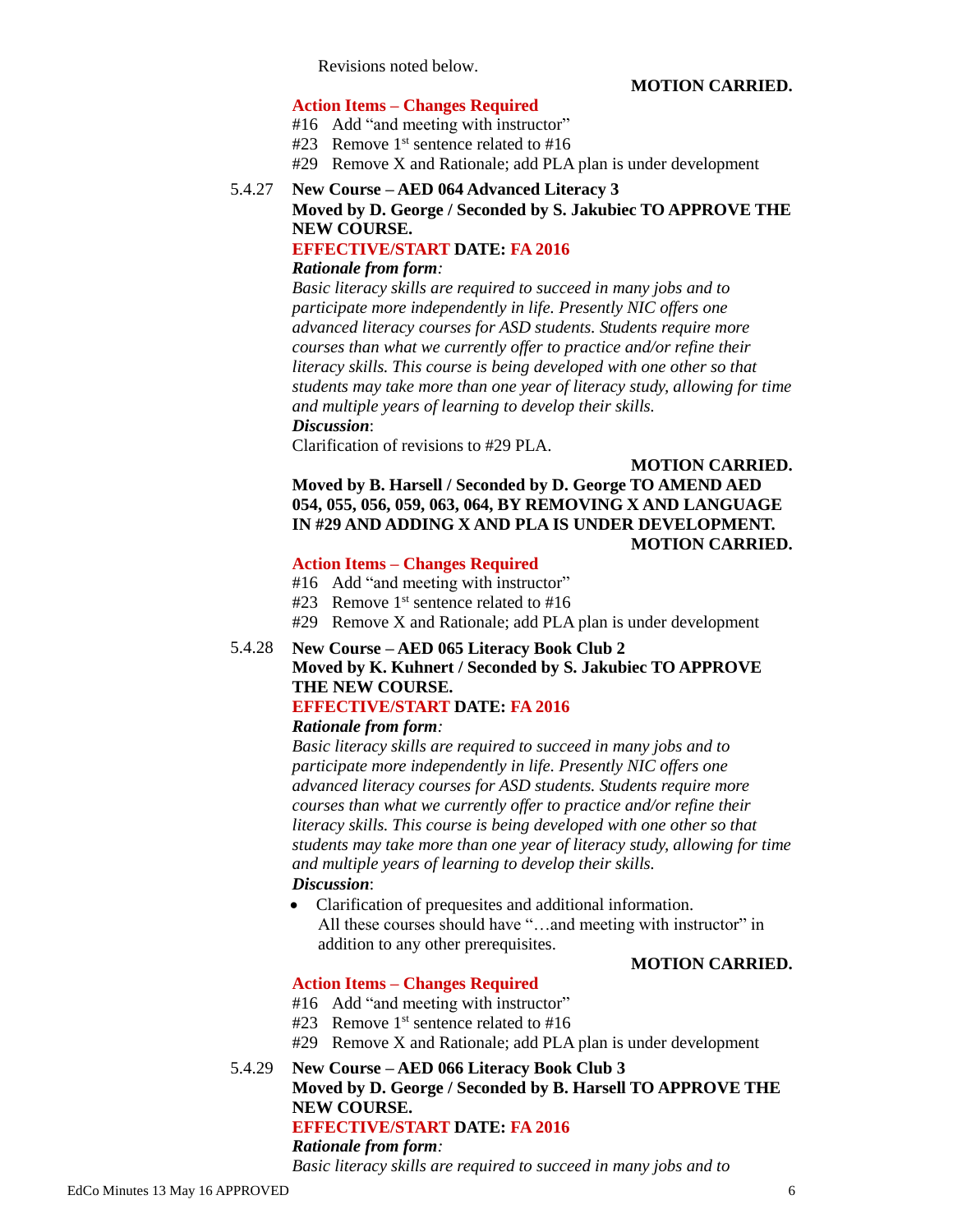*participate more independently in life. Presently NIC offers one advanced literacy courses for ASD students. Students require more courses than what we currently offer to practice and/or refine their literacy skills. This course is being developed with one other so that students may take more than one year of literacy study, allowing for time and multiple years of learning to develop their skills. Discussion*:

Same prerequisite revision as above.

**MOTION CARRIED.**

## **Moved by M. Ducharme / Seconded by B. Harsell TO AMEND AED 065 AND 066 BY REMOVING X AND LANGUAGE IN #29 AND ADDING X AND PLA IS UNDER DEVELOPMENT.**

**MOTION CARRIED.**

## **Action Items – Changes Required**

- #16 Add "and meeting with instructor"
- #23 Remove  $1<sup>st</sup>$  sentence related to #16
- #29 Remove X and Rationale; add PLA plan is under development
- 5.4.30 **New Course – AED 067 Adaptive Technology for Communication Moved by S. Jakubiec / Seconded by D. George TO APPROVE THE NEW COURSE.**

## **EFFECTIVE/START DATE: FA 2016**

### *Rationale from form:*

*Students wanting to use adaptive communication tools require time to acquire and practice the new skills. There is a need for this course for our student body. Discussion*: None.

### **MOTION CARRIED.**

## **Action Items – Changes Required**

- #16 Add "and meeting with instructor"
- #23 Remove  $1<sup>st</sup>$  sentence related to #16
- #29 Remove X and Rationale; add PLA plan is under development

## 5.4.31 **Items 5.4.31 – 5.4.32 were taken as a bundle.**

## **Course Revision – HCA 140 Practice Experience I Moved by B. Harsell / Seconded by S. Jakubiec TO APPROVE THE COURSE REVISIONS.**

## **EFFECTIVE/START DATE: FA 2016**

#### *Rationale from form:*

*Currently the ACDs for HCA 140 and HCA 150 state each course is 105 hours – 210 hours in total. HCA 140 has always been offered as a 3 week course, 30 hrs/wk = 90 hours. HCA 150 has always been offered over 4 weeks at 30 hrs/wk = 120 hours. The total hours for the HCA residential care practice component is unchanged – the ACDs will now accurately reflect how each course is actually being delivered. Discussion*:

It was noted that housekeeping items like this one should be done before calendar deadline.

5.4.32 **Course Revision – HCA 150 Practice Experience III** As above.

#### **MOTION CARRIED.**

5.4.33 **Course Revision – HSW 250 Advanced Practice Experience Moved by B. Harsell / Seconded by K. Kuhnert TO APPROVE THE COURSE REVISION. EFFECTIVE/START DATE: FA 2016** *Rationale from form:*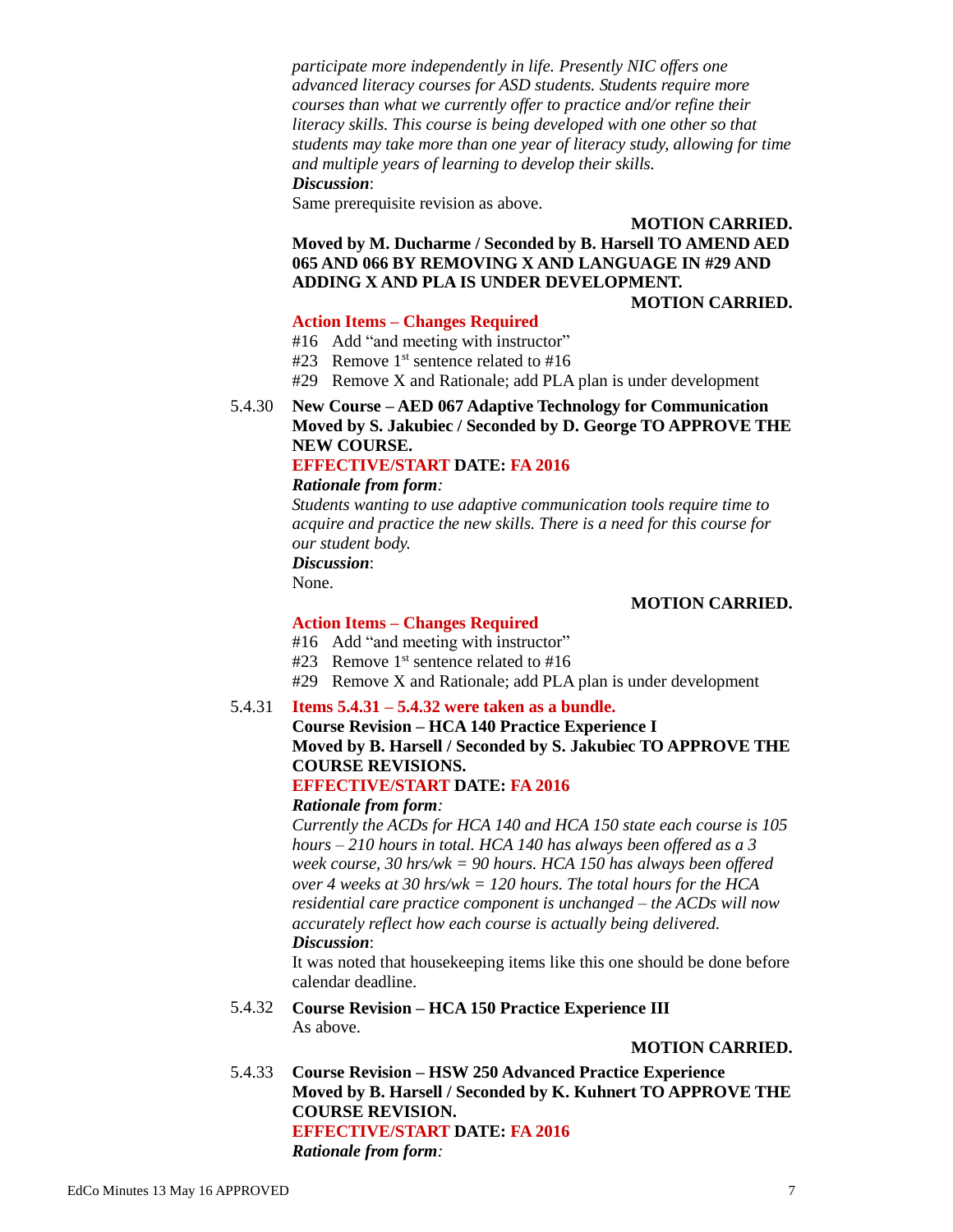*Currently students must complete all first term and second term theory courses in order to begin practicum placements. Providing flexible early entry into practicums will accomplish two purposes: 1. Students will have an opportunity to engage in observation and orientation activities in their practicum placements prior to engaging full time and 2. Students will fulfill their practicum hours in a timely fashion so that all students complete by the mid June graduation date. (Currently students often have not fulfilled their commitments by the grad date). In order for these goals to be accomplished the requisite of completion of all theory classes should be changed to C minimum in all first term Human Services Diploma courses and co-requisite enrollment in all second term theory courses.*

*Discussion*:

Recommended revision below.

#### **MOTION CARRIED.**

#### **Action Items – Changes Required**

Prerequisites: Add Corequisite and list fall theory courses.

#### 5.4.34 **Items 5.4.34 – 5.4.35 were taken as a bundle.**

**Course Revision – SSW 150 Social Services Practice Experience I Moved by B. Harsell / Seconded by S. Jakubiec TO APPROVE THE COURSE REVISIONS.**

## **EFFECTIVE/START DATE: FA 2016**

## *Rationale from form:*

*Currently students must complete all first term and second term theory courses in order to begin practicum placements. Providing flexible early entry into practicums will accomplish two purposes: 1. Students will have an opportunity to engage in observation and orientation activities in their practicum placements prior to engaging full time and 2. Students will fulfill their practicum hours in a timely fashion so that all students complete by the mid June graduation date. (Currently students often have not fulfilled their commitments by the grad date). In order for these goals to be accomplished the requisite of completion of all theory classes should be changed to Admission to the Social Services Diploma Program and C minimum in all first term SSW Diploma courses and corequisite enrollment in all second term theory courses. Discussion*:

Recommended revisions to both courses below.

## 5.4.35 **Course Revision – SSW 250 Advanced Practice Experience Social Service**

As above.

#### **MOTION CARRIED.**

# **Action Items – Changes Required**

Prerequisites: Add Corequisite and list winter theory courses.

**6. New Business –** None.

#### **7. Correspondence/Information**

- 7.1 K. Kuhnert provided a follow-up on the question about the Welding Program's Admission Requirements referencing the ITA: She had a conversation with C. Udy and C. O'Connell and all agreed that the ITA website is confusing for students. They decided to add the recommended hours into the Admission Requirements, and as this didn't change the Requirements it did not need to come back to EdCo. That information is now available on the NIC website.
- 7.2 D. Lightfoot provided a follow-up on the question about having an external elective in the BBA General Management Program:

This course is not currently offered at NIC and the department feels that it is